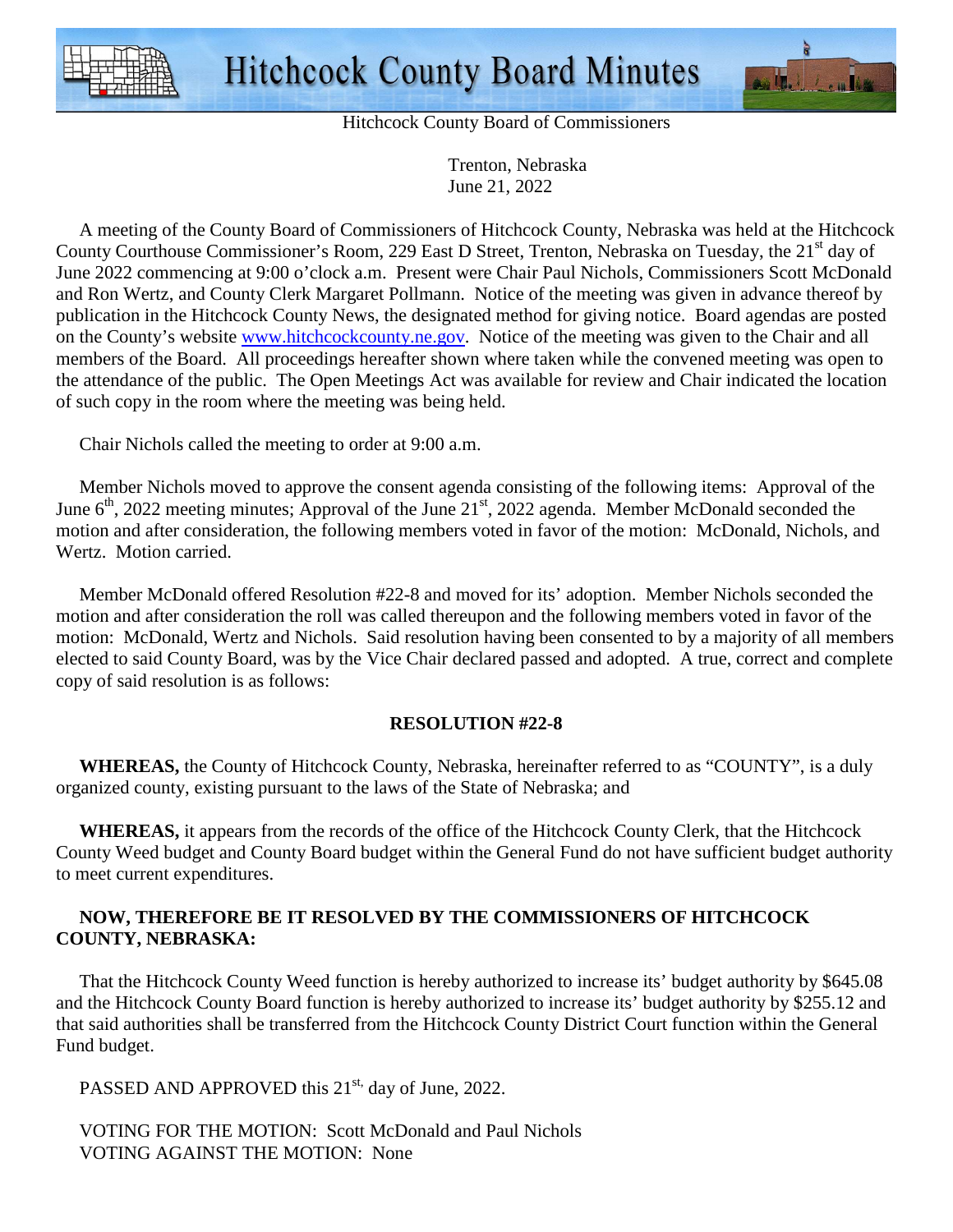

## ABSTAINING: None ABSENT: Ron Wertz

The Resolution is hereby adopted.

ATTEST: \_\_\_\_\_\_\_\_\_\_\_\_\_\_\_\_\_\_\_\_\_\_\_\_\_\_\_\_\_\_

Paul Nichols Chair

\_\_\_\_\_\_\_\_\_\_\_\_\_\_\_\_\_\_\_\_\_\_\_\_\_\_\_\_\_\_\_ Margaret M. Pollmann, County Clerk

 Member Wertz moved to approve the following claims. Member McDonald seconded the motion and after consideration, the following members voted in favor of the motion: Wertz, Nichols and McDonald. Motion carried.

## **GENERAL FUND:**

|                                                                                          | 855.94   |
|------------------------------------------------------------------------------------------|----------|
| Applied Connective Technologies, email/domain -------------------------------\$          | 124.50   |
|                                                                                          |          |
|                                                                                          |          |
|                                                                                          | 75.00    |
|                                                                                          | 39.70    |
|                                                                                          |          |
|                                                                                          | 75.00    |
|                                                                                          | 550.00   |
|                                                                                          | 184.48   |
|                                                                                          | 340.00   |
|                                                                                          | 21.60    |
|                                                                                          | 340.48   |
|                                                                                          | 1,046.08 |
|                                                                                          | 1,654.91 |
| Garrisons McCook Lettering, extension t-shirts ------------------------------- \$        | 81.67    |
|                                                                                          | 640.00   |
|                                                                                          | 1,183.86 |
|                                                                                          | 104.86   |
|                                                                                          | 1,096.08 |
|                                                                                          | 56.25    |
|                                                                                          | 144.00   |
|                                                                                          | 241.61   |
| Medical Enterprises Inc., CDL drug testing ----------------------------------- \$        | 35.00    |
|                                                                                          | 100.75   |
|                                                                                          | 515.00   |
|                                                                                          | 2,577.66 |
|                                                                                          | 75.00    |
|                                                                                          | 241.61   |
|                                                                                          | 312.00   |
| Margaret Pollmann, mileage/lodging reimb. ---------------------------------- \$          | 240.04   |
|                                                                                          | 50.00    |
| Retirement Plans Division, Ameritas, retirement ---------------------------- \$ 7,526.01 |          |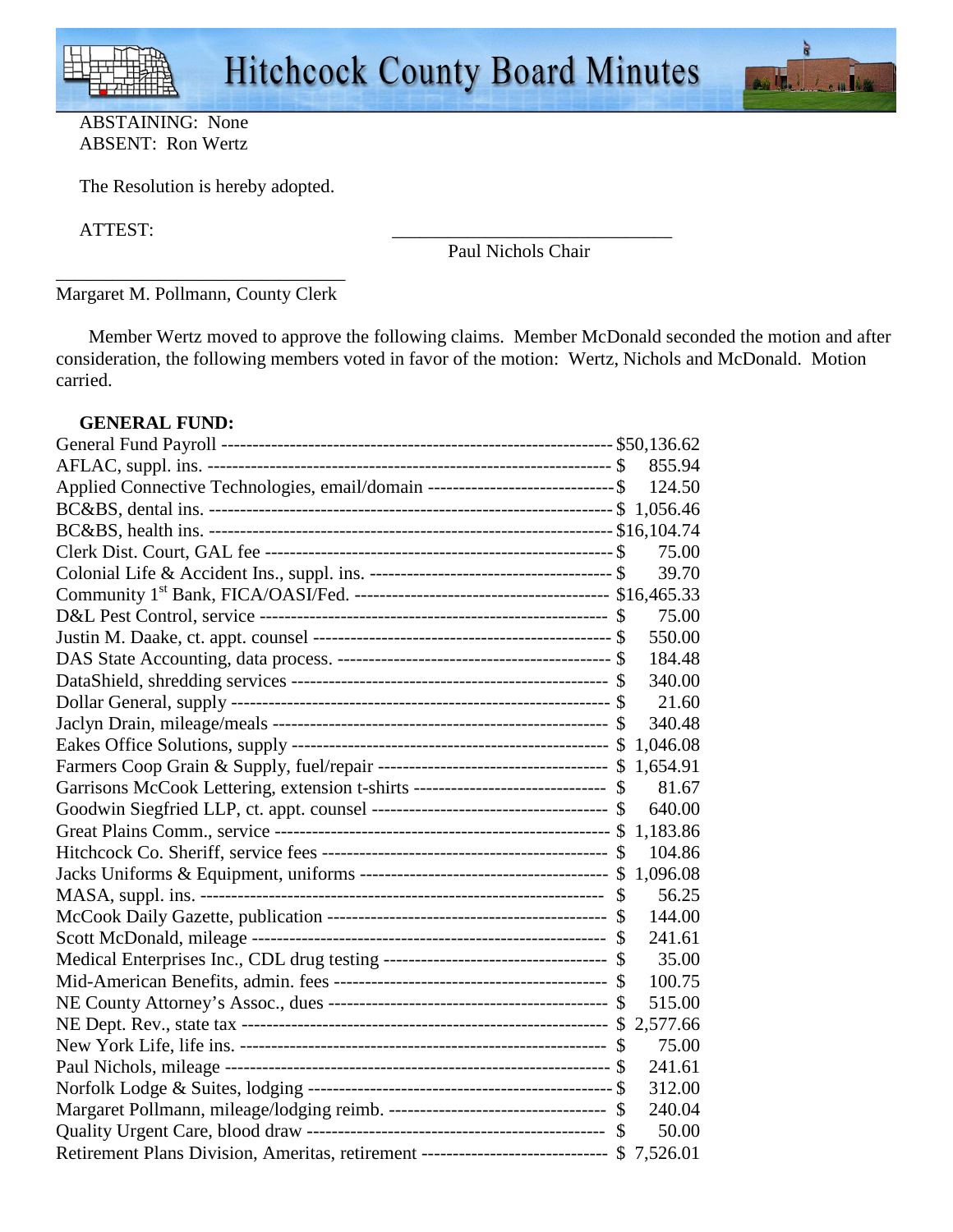# Hitchcock County Board Minutes



## **ROAD FUND:**

|                                                                                          | 793.19   |
|------------------------------------------------------------------------------------------|----------|
|                                                                                          | 386.82   |
|                                                                                          | 168.24   |
|                                                                                          |          |
| Bosselman Energy, Inc., fuel/chemicals/grease ------------------------------ \$ 1,039.00 |          |
|                                                                                          | 20.00    |
|                                                                                          | 10.13    |
|                                                                                          |          |
|                                                                                          | 22.75    |
| Phillip Dixon, hwy. supt. contract/reimb. lodging ---------------------------- \$        | 999.69   |
|                                                                                          | 6,504.47 |
|                                                                                          |          |
|                                                                                          | 3.92     |
|                                                                                          | 346.42   |
|                                                                                          | 105.15   |
|                                                                                          | 771.70   |
|                                                                                          |          |
|                                                                                          |          |
|                                                                                          | 31.27    |
|                                                                                          | 6.25     |
|                                                                                          | 15.50    |
|                                                                                          | 429.05   |
|                                                                                          | 5,908.29 |
|                                                                                          | 146.22   |
| Retirement Plans Division, Ameritas, retirement ----------------------------- \$         | 1,403.98 |
|                                                                                          | 5,967.00 |
|                                                                                          | 576.00   |
|                                                                                          | 369.42   |
|                                                                                          | 49.78    |
|                                                                                          | 129.96   |
|                                                                                          | 50.31    |
|                                                                                          | 140.69   |
|                                                                                          | 62.35    |

## **911 EMERGENCY SERVICES:**

| ∼<br>$^{\circ}$ 1nK.<br>-ser<br>TVIC.<br>Ceiltul<br>v. |  |  |
|--------------------------------------------------------|--|--|
|--------------------------------------------------------|--|--|